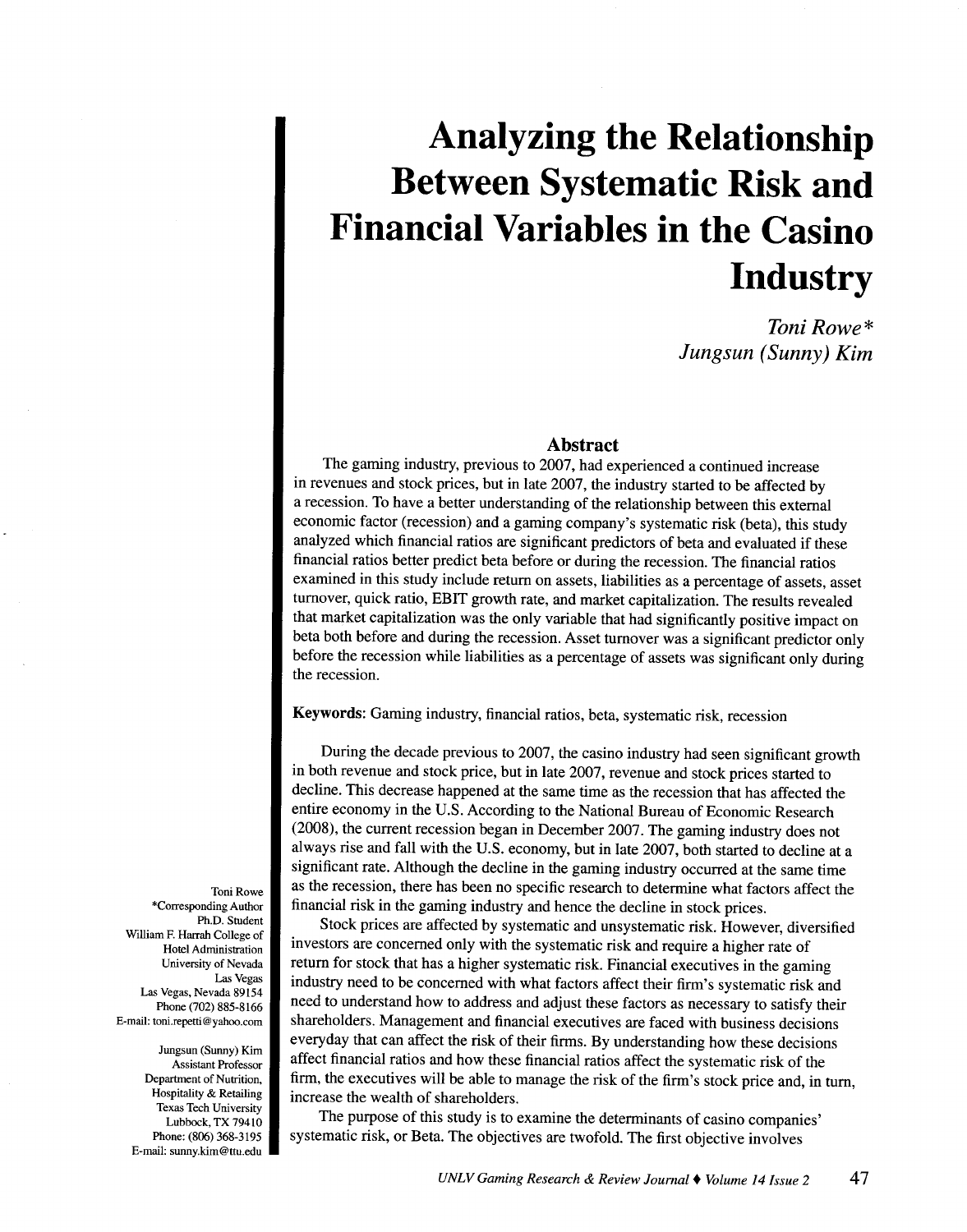investigating whether certain financial variables influence a firm's systematic risk in the gaming industry. The second objective is to analyze whether these financial variables predict a firm's systematic risk differently before and during a recession for the gaming investigating whether certain financial variables influence a firm's systematic risk in the gaming industry. The second objective is to analyze whether these financial variables<br>predict a firm's systematic risk differently

This study can help casino operators, investors, and hospitality researchers better understand the systematic risk of casino companies. A comprehensive understanding of factors which can impact the risk of casino stocks will be essential for operators to enhance the casino companies' value. By evaluating before and during a recession separately, casino operators can see if there is a need to adjust certain financial factors differently based on general economic conditions. The findings of this study

*This study can help casino operators, investors, and hospitality researchers better understand the systematic risk of casino companies.* 

will academically contribute to the literature related to beta determinants by adding new factors from the gaming industry.

# Literature Review

#### Systematic risk (Beta)

The total risk of a firm's stock includes two types of risk, systematic and unsystematic. Systematic risk is the market-related risk, and unsystematic risk is the firm-specific risk. Unsystematic risk can be minimized by holding a diversified portfolio of stocks; thus, the concern to investors is the systematic risk portion. The systematic risk is often determined by the Capital Asset Pricing Model (CAPM) theory (Sharpe, 1963, 1964; Litner, 1965) which states:

$$
R_i = \alpha_i + \beta_i R_m + e_i
$$

where R<sub>i</sub> is the return on the *i*th security,  $R_m$  is the return on the market portfolio,  $e_i$  is the error about the regression line that represents the relationship between the two,  $\beta$  is the estimated beta of the *i*th security and  $\alpha$ , is the estimated vertical intercept. The CAPM model suggests that the return on an asset is determined by adding the risk free rate to a risk premium which increases as the systematic risk of a company increases.

According to a study by Gu and Kim (1998), the systematic risk (Beta) of each firm can be estimated based on the equation or the characteristic line. The slope of the characteristic line of each firm, estimated by regressing the S&P 500 return against the firm's stock return, represents the sensitivity of the stock's return to the market return and is the estimated beta.

#### Financial Ratios

To determine which financial ratios are potential determinants of beta for this study, previous studies have been evaluated in this section. Logue and Merville (1972) suggest that which financial ratios predict systematic risk varies by industry. While minimal studies have been done, there are a few within multiple facets of the hospitality industry.

Kim, Ryan, and Ceschini (2007) studied financial ratios in 58 quick service and full service restaurants from 1999 to 2003. Return on investment (ROI) was found to be negatively correlated to Beta and significant in both segments at the .05 level. In quick service restaurants, debt to equity ratio also had a significantly positive relationship with Beta, but at the .10 level. Debt to equity ratio was not significant in full service restaurants. According to a study by Borde (1998), high liquidity might indicate that available resources are being unwisely invested, which can increase the investors' risk perception. Thus, Kim et al. (2007) postulates the positive relationship between quick ratio (as a liquidity indicator) and risk (beta) in their study. Although the quick ratio turned out to be insignificant in either segment, it turned out to be significantly correlated to beta at the .10 level in the overall restaurant industry (i.e., combining quick and full service restaurants). Meanwhile, receivable turnover ratio, Earnings before interest and taxes (EBIT) growth, and market capitalization turned out to be insignificant in either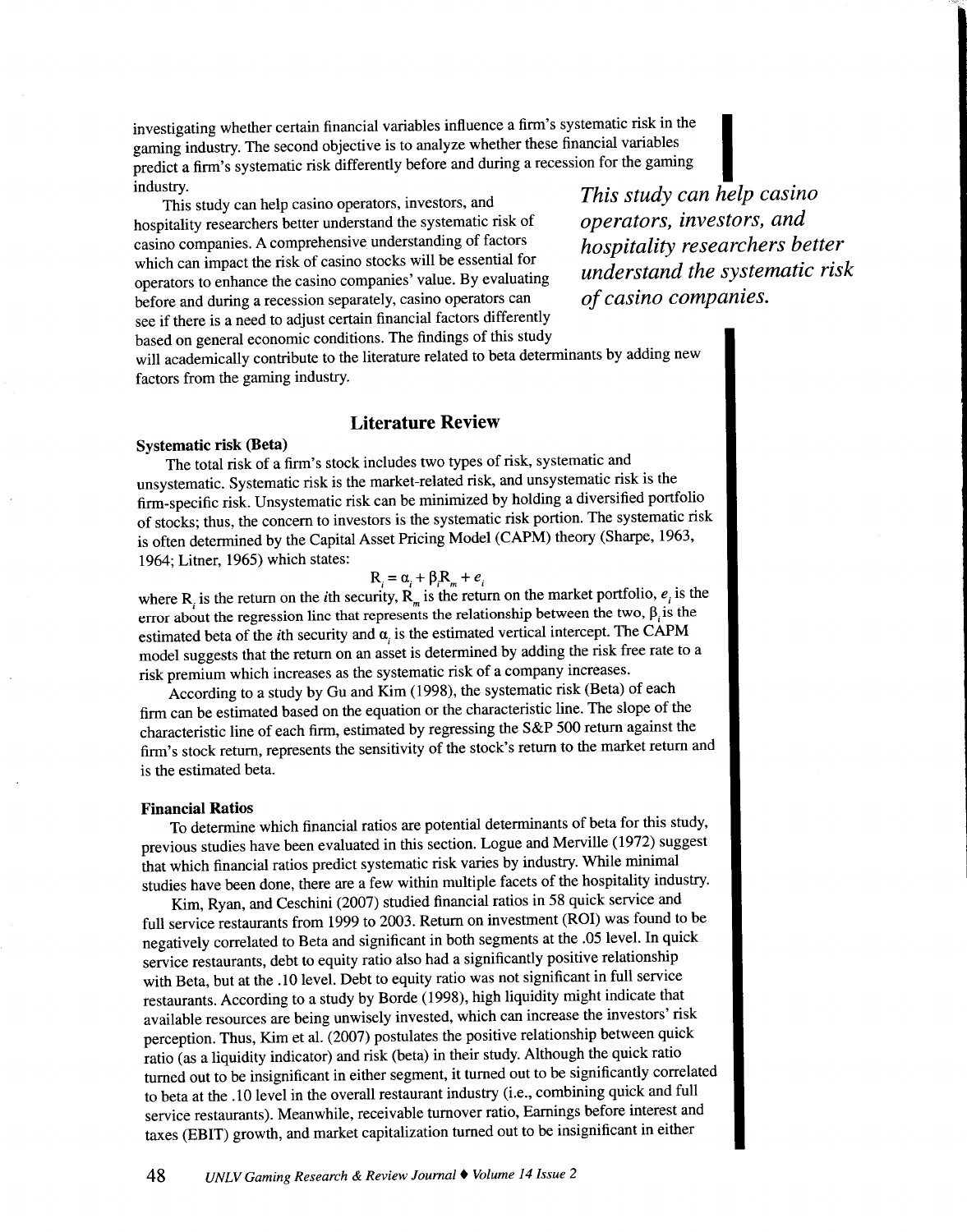*Analyzing the Relationship Between Systematic Risk and Financial Variables in the Casino Industry*  segment. For the overall restaurant industry, Kim et al. (2007) found that ROI to be negatively correlated to Beta and significant at the .05 level and found debt to equity to be positively correlated to Beta and significant at the .10 level.

Lee and Jang (2007) analyzed the airline industry from 1997 to 2002 and found that debt leverage (total debt to total assets), profitability (return on assets), firm size (total assets) and EBIT growth are the financial variables that are significant predictors of Beta at the .05 level. Debt leverage and firm size turned out to be positively related to systematic risk (Beta), so as this ratios increase so does beta. Lee and Jang's study also found that profitability and growth were negatively related to Beta, which shows that the higher profitability and the higher the EBIT growth rate, the less risk of a firm. Liquidity (quick ratio) and operating (asset turnover) ratios were found to have no significant impact on systematic risk (Beta).

The only study found in the casino industry was conducted by Gu and Kim (1998) and was concerned with the period from 1992 to 1994, one of the fast growth periods of the casino industry. Gu and Kim (1998) evaluated the current ratio, leverage ratio (total liabilities to total assets), asset turnover, and profit margin of 35 casino firms and found that only asset turnover was significant and negatively correlated with Beta at the .10 level. All other variables were found to be statistically nonsignificant. The authors also found that casino firms are riskier than the market. Further, the authors suggested exploring additional liquidity, leverage, and profitability ratios to see if there is any significant relationship between other ratios and Beta. For example, it was recommended for future researchers to use quick ratio instead of current ratio since the quick ratio may better represent a casino firm's liquidity.

In terms of financial variables and recession periods, one study (Huo  $\&$  Kwansa, 1994) compared the riskiness of hospitality firms and utility firms during the recessionary period of 1990 to 1991. The result of this study shows that the impact of operating and financial leverages on hotel and restaurant firms' riskiness is less than utility firms. That is, hospitality companies were less able to alter capital structure and capital budgeting decision during the recessionary period. This study also suggested further research to compare the effect of operating and financial leverages on systematic risk during recessionary and non-recessionary periods to determine whether these decisions are relevant to the hospitality business cycle. To date, no published study has attempted to explore this topic by comparing before, during and/or after a recession for the casino industry.

# **Testing of Hypotheses**

The study includes seven hypotheses, of which the first six try and achieve the study's first objective of determining which financial variables predict a firm's systematic risk (Beta), and the final hypothesis is concerned with the second objective of potential changes in these financial indicators before and during a recession.

#### **Table 1**

#### *Hypotheses*

| H1 | Profitability (Return on Assets) is negatively related to systematic risk                   |
|----|---------------------------------------------------------------------------------------------|
| H2 | Casinos with high leverage (Liabilities as % of Assets) have high systematic risk           |
| H3 | Casinos with high efficiency (Assets Turnover Rate) will be subject to low systematic risk. |
|    | H4 Liquidity (Quick Ratio) is positively related to systematic risk.                        |
|    | H5  Casinos subject to fast growth (EBIT Growth Rate) have high systematic risk.            |
| H6 | Large casinos (Market Capital, US\$ in billions) have low systematic risk.                  |
| H7 | The relationship between financial variables and systematic risk is different before the    |
|    | recession (2005 $\sim$ 2006) and during the recession period (2007 $\sim$ 2008).            |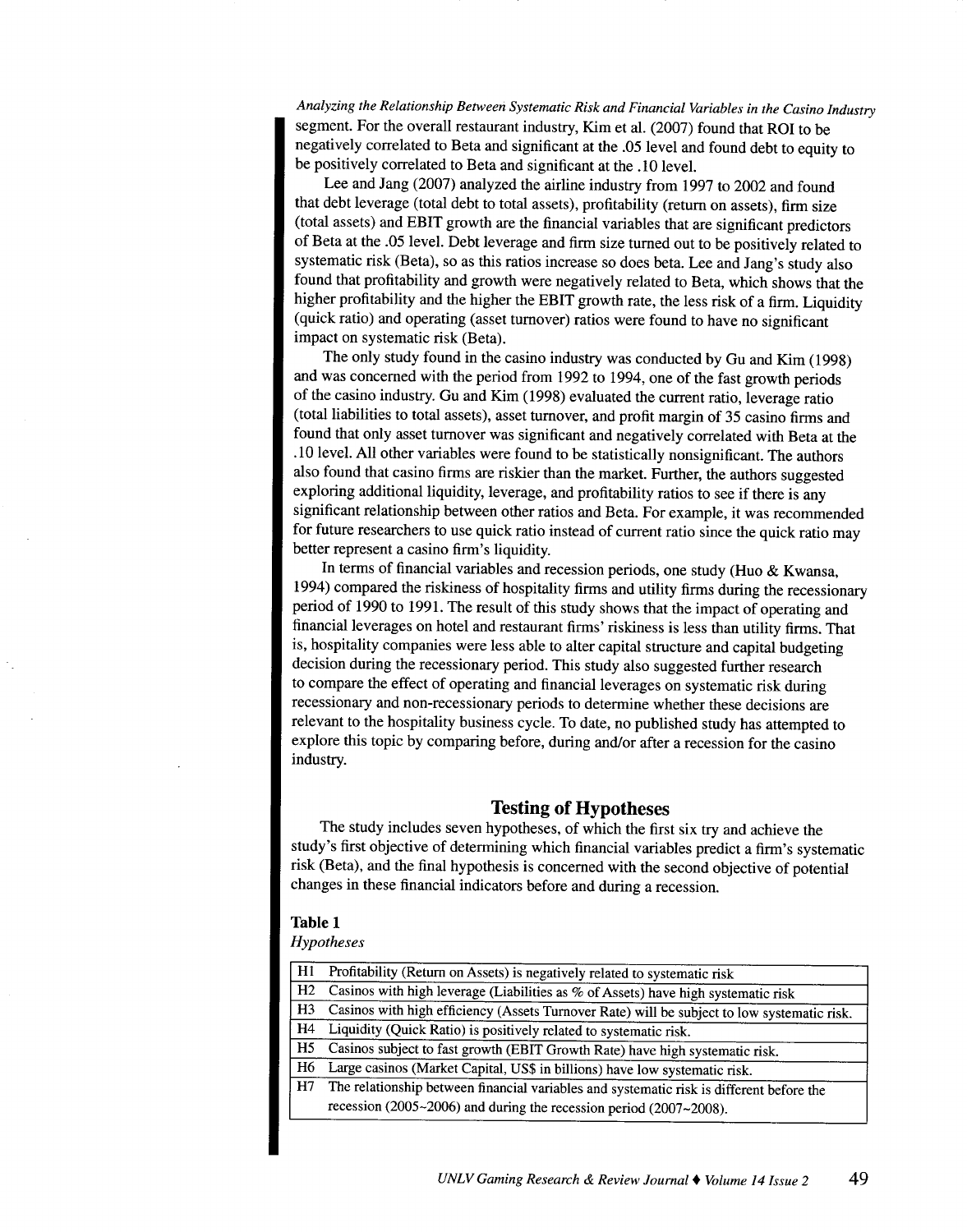# **Methodology**

In order to test these hypotheses simultaneously, a multiple linear regression analysis was performed with Beta as the dependent variable and the six financial variables as the independent variables in this study. Using the financial information of 19 public traded gaming companies, from 2005 to 2008, six financial ratios were analyzed (See Appendix for the list of companies). The 19 companies selected were the only gaming companies that were publicly traded, had public financial information, and owned and operated at least one physical casino for all four years. Any firm that has gone private equity, is an on-line casino, only manages casinos, or has yet to report any year's financial information was excluded.

2005 to 2008 was selected as the sample years for the following reasons. First, there are only two year ends in the current recession, 2007 and 2008. To stay consistent and use the same number of years before and during, the two years previous to the start of the recession were included. The second reason for starting with 2005 and not sooner is that gaming companies are coming into and going out of the public market every year, and the number of companies that could be included in this study would be smaller if the longer the time frame was considered.

*The six financial variables selected in this study include a profitability ratio, leverage ratio, efficiency ratio, liquidity ratio, growth, and firm size.* 

The six financial variables selected in this study include a profitability ratio, leverage ratio, efficiency ratio, liquidity ratio, growth, and firm size. Based on the previous studies discussed in the literature review, the following specific ratios were selected to represent each financial variable : (1) return on assets (to represent profitability), (2) liabilities as a percentage of assets (leverage), (3) asset turnover (efficiency), (4) quick ratio (liquidity), (5) earnings before interest and taxes (EBIT) growth, and (6) market capitalization (firm size). These ratios were used as independent variables in multiple regression analysis. The regression equation developed in this study takes the following form:

 $\text{Beta} = \beta_0 + \beta_1 (\text{Prof}) + \beta_2 (\text{Lev}) + \beta_3 (\text{Eff}) + \beta_4 (\text{Liq}) + \beta_5 (\text{Growth}) + \beta_6 (\text{Size}) + \epsilon$ Prof= Return on assets

Lev = Liabilities as a  $\%$  of assets

Eff = Asset turnover

Liq = Quick ratio

 $Growth = EBIT$  growth rate

 $Size = Market capitalization (shares * price)$ 

We spilt the data into sub-samples, before and during the recession, to analyze the second objective. Each sample's six ratios from years 2005 and 2006 were averaged for the before recession period, and the ratios from years 2007 and 2008 were averaged for the during the recession period. The years were averaged so that a significant change in one year did not affect the results. As a result, 19 observations in each period (before and after recession) were available to conduct multiple regression analysis twice.

According to the National Bureau of Economic Research (2008), the current recession began in December 2007 and is based on several factors including payroll employment measures, gross domestic product, and gross domestic income. Although the actual recession started in December 2007, the gaming industry saw declines in business volumes starting earlier in 2007. According to the American Gaming Association (AGA) (2009), the increase in gaming revenue in 2007 was only 1.54% which is the lowest since 1999, the earliest year the AGA provides on their website.

All financial information was secondary data from COMPUSTAT when available and for the few numbers that were not available through COMPUSTAT, the company's annual filings (10-K) with the Securities and Exchange Commission (SEC) were used. All ratios selected as variables of this study were calculated using Excel and not taken from COMPUSTAT.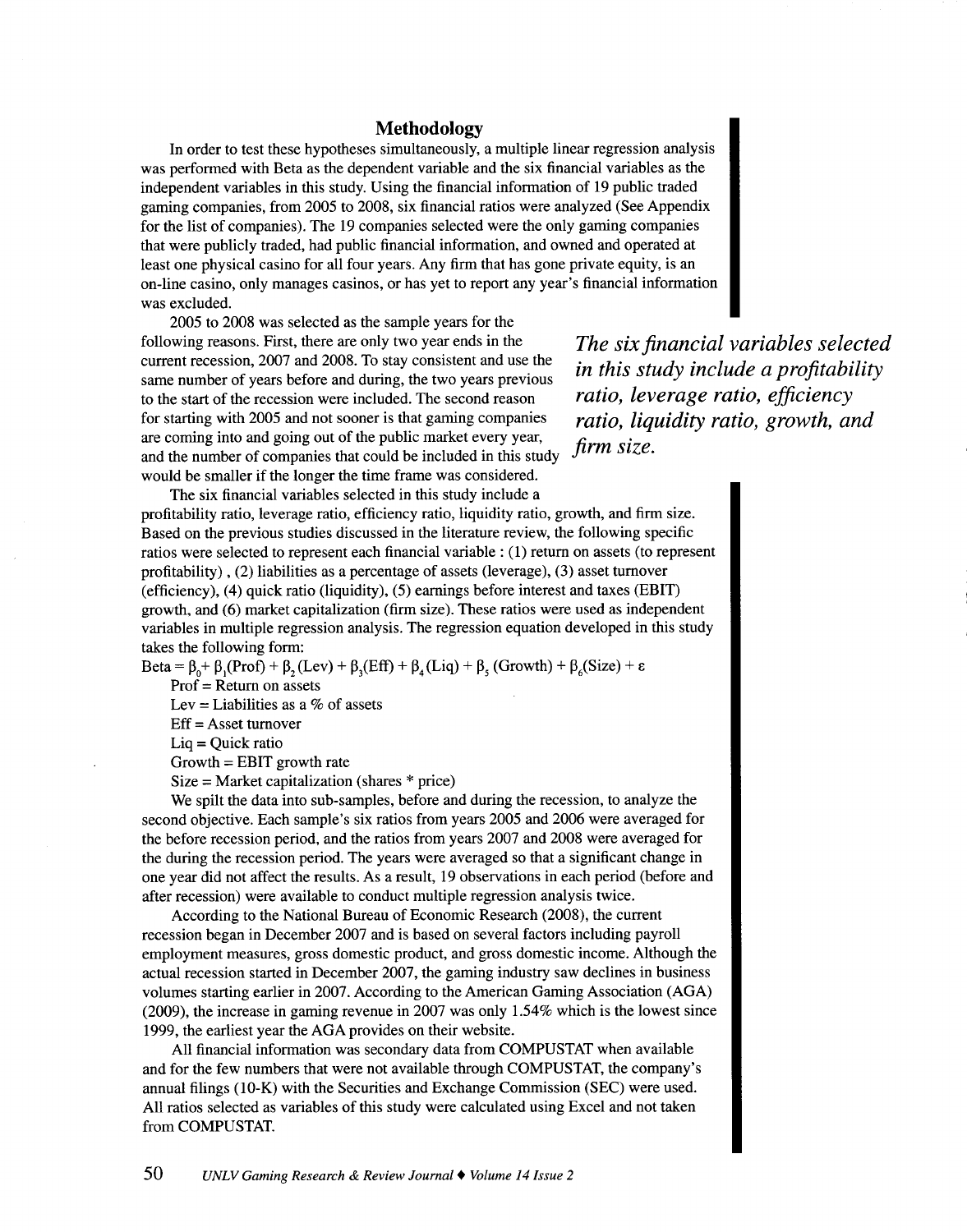# *Analyzing the Relationship Between Systematic Risk and Financial Variables in the Casino Industry*

The monthly stock return and monthly market return during the non-recessionary and recessionary periods were used to derive two Betas for each company. The monthly stock returns, measured as the percentage changes of stock prices, were drawn from the Wharton Research Data Services (WRDS) database. The equally weighted monthly return of the S&P 500, used as a proxy of the market portfolio return in this study, was obtained from AOL's Finance section. The market return was the percentage change of the S&P 500 index. The data encompassed from 2005 to 2008 period, which witnessed both the fast growth and recession of the casino industry.

#### **Results**

There are six assumptions required to be checked before performing a multiple regression analysis (Norusis, 2005). First of all, histograms and normal probability plots were examined for normal distribution of residuals. Secondly, the constant variance was verified by checking the plots with studentized deleted residual (Y) against standardized predicted value (X). Thirdly, partial regression plots were reviewed for linearity between the dependent variable and each independent variable. Fourthly, the independence of observations assumption was verified by checking the plots with studentized deleted residual (Y) variables and sequence (X). Finally, box plots were used to screen outliers. As a result of checking all these assumptions, none of them were violated.

Analysis of variance inflation factors (VIF) and tolerance was checked for multicollinearity. There is no formal criterion for determining the bottom line of the tolerance value or VIF. Some argue that a tolerance value less than **.1** or VIF greater than 10 roughly indicates significant multicollinearity (Hair, Black, Babin, Anderson, & Tatham, 2006; Norusis, 2005). Others suggests that a conditioning index greater than 30 for a given dimension coupled with variance proportions greater than .5 for *at least two* different variables (Belsley, Kuh, & Welsch, 1980; Tabachnick & Fidell, 2007). As seen in Table 2, no multicollinearity is evident. In both models (before and during the recession), all VIF is less than 10 and all conditioning index is less than 30. Although the dimension 7 has a variance proportion greater than .5, it is acceptable since it is only for one variable.

#### **Table 2**

#### *Collinearity Diagnostics*

|           |            |                    |                 | <b>Before Recession</b>       |                   |                      |                            |                               |
|-----------|------------|--------------------|-----------------|-------------------------------|-------------------|----------------------|----------------------------|-------------------------------|
|           |            |                    |                 |                               |                   | Variance Proportions |                            |                               |
| Dimension | Eigenvalue | Condition<br>Index | <b>ROA</b>      | Liabilities as<br>% of assets | Asset<br>Turnover | Ouick<br>Ratio       | <b>EBIT</b><br>Growth Rate | Market Cap<br>(in Billion \$) |
|           | 3.963      | 1.000              | .00             | .00                           | .01               | .00                  | .00                        | .01                           |
| 2         | 1.098      | 1.900              | .08             | .00                           | .00               | .00                  | .33                        | $_{.00}$                      |
| 3         | .960       | 2.032              | .08             | .00                           | .02               | .00                  | .15                        | .14                           |
| 4         | .727       | 2.335              | .05             | .00                           | .01               | .01                  | .06                        | .58                           |
| Ŝ         | .160       | 4.970              | .01             | .00                           | .77               | .13                  | .12                        | .13                           |
| 6         | .081       | 7.015              | .37             | .12                           | .19               | .43                  | .14                        | .13                           |
| 7         | .011       | 19.088             | .40             | .87                           | .00               | .43                  | .20                        | .01                           |
| 缪汉        |            |                    |                 | <b>During Recession</b>       |                   |                      |                            |                               |
|           |            |                    |                 |                               |                   | Variance Proportions |                            |                               |
|           |            | Condition          |                 | Liabilities as                | Asset             | Ouick                | EBIT Growth                | Market Cap (in                |
| Dimension | Eigenvalue | Index              | <b>ROA</b>      | % of assets                   | Turnover          | Ratio                | Rate                       | Billion \$)                   |
|           | 3.446      | 1.000              | .00             | .00                           | .01               | .01                  | .01                        | .01                           |
| 2         | 1.614      | .461               | $\overline{11}$ | .00                           | $_{.00}$          | .03                  | .05                        | .02                           |
| 3         | .908       | 1.948              | .01             | $_{.00}$                      | .00               | .14                  | .05                        | .34                           |
| 4         | .657       | 2.289              | .00             | .00                           | .03               | .10                  | .11                        | .33                           |
| 5         | 274        | 3.544              | .48             | .01                           | .03               | .23                  | .41                        | .02                           |
| 6         | .078       | 6.648              | .28             | .31                           | .57               | .15                  | .11                        | .22                           |
| 7         | .022       | 12.466             | .12             | .67                           | .37               | .33                  | .27                        | .05                           |
|           |            |                    |                 |                               |                   |                      |                            |                               |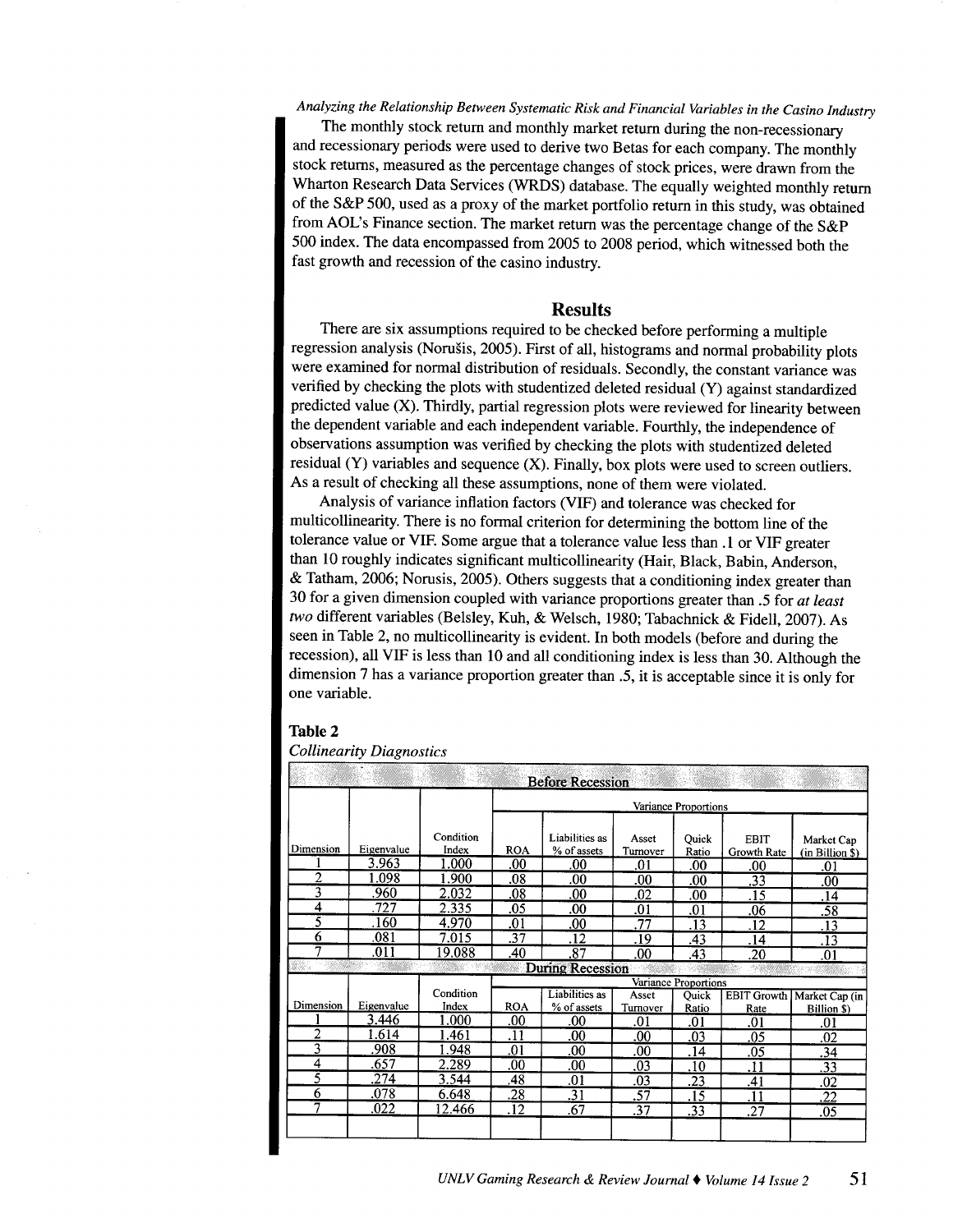#### **Results before the Recession (2005-2006)**

Table 3 shows the descriptive statistics including the mean and standard deviation for the 19 observations. As can be seen in Table 5, the absolute value of the correlation coefficient between all six factors and the beta before the recession was .768. From the regression model, the 58.9% of variation in Beta (systematic risk) was explained by the variation in the six financial variables: Return on Assets, Liabilities as % of assets, Asset Turnover ratio, Quick Ratio, EBIT Growth Rate, and Market Capital. This result indicates that the model was significant,  $F (6, 12) = 2.87, p < 1$ . Thus, there was a linear relationship between the six financial variables and Beta (Table 4).

# **Table 3**

*Descriptive Statistics Before the Recession* 

|                                       | Mean     | <b>Std. Deviation</b> | N  |
|---------------------------------------|----------|-----------------------|----|
| <b>Beta</b>                           | 1.7473   | 1.69519               | 19 |
| Profitability (Return on Assets)      | 3.3200   | 8.26190               | 19 |
| Leverage (Liabilities as % of assets) | 71.7053  | 27.94092              | 19 |
| <b>Efficiency (Asset Turnover)</b>    | .6837    | .39985                | 19 |
| Liquidity (Quick Ratio)               | 1.1282   | .53922                | 19 |
| Growth rate (EBIT Growth Rate)        | $-.1044$ | 1.35599               | 19 |
| Size (Market Capital)                 | 3.0206   | 5.85036               | 19 |

#### **Table 4**

*Model Summary Before the Recession* 

| Model |     | R Square | Std. Error of the Estimate |
|-------|-----|----------|----------------------------|
|       | 768 | .589     | ____                       |

The magnitude of the partial regression coefficient depends, among others, on the units in which the variable is measured (e.g., Size =  $\text{US$}$ ) in billions; Leverage = %). To make the partial regression coefficients more comparable, this study used standardized coefficients (Z score) (Norušis, 2005). The positive standardized coefficient ( $\beta$ ) of .512 indicates that there was a statistically significant  $(p < .05)$  linear relationship between efficiency (measured by asset turnover ratio) and a casino company's systematic risk (measured by Beta). A casino company's size also showed a significant linear relationship with the company's systematic risk ( $\beta$  = .585, t = 2.866, p < .05). That is, for every positive degree increase in Asset Turnover Ratio, the predicted Beta will increase by .512; and for every positive degree increase in Market Capital, the predicted Beta will also increase by .585. On the other hand, there were insignificant associations between the other financial variables and Beta (Table 5).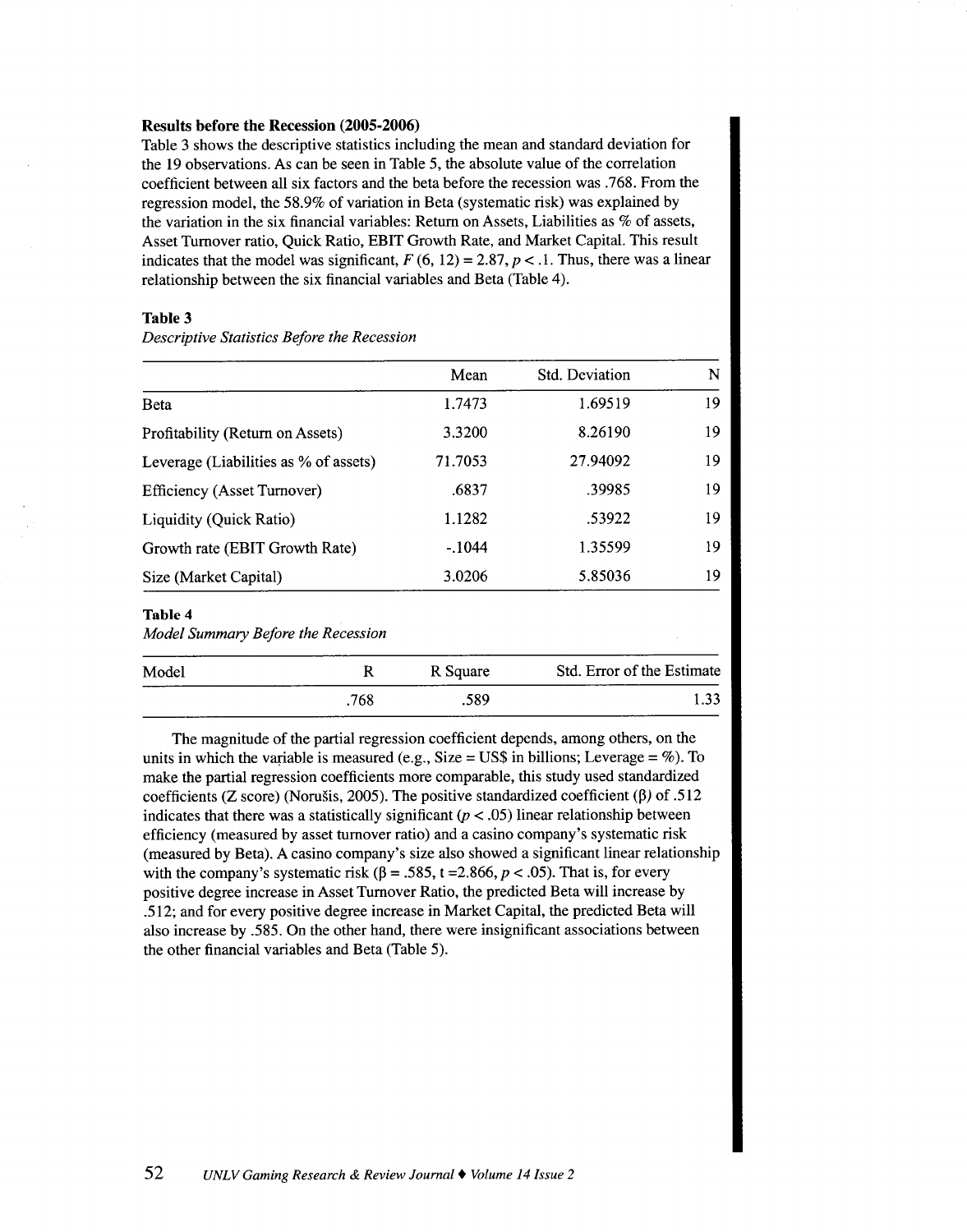*Analyzing the Relationship Between Systematic Risk and Financial Variables in the Casino Industry*  Table 5

*Coefficients of Financial Variables Before the Recession* 

|                                       | Unstandardized<br>Coefficients |            | Standardized<br>Coefficients |          |         |
|---------------------------------------|--------------------------------|------------|------------------------------|----------|---------|
|                                       | в                              | Std. Error | <b>B</b> eta                 | t        | Sig.    |
| (Constant)                            | .250                           | 2.322      |                              | .107     | .916    |
| Profitability (Return on Assets)      | $-.113$                        | .070       | $-.552$                      | $-1.617$ | .132    |
| Leverage (Liabilities as % of assets) | $-0.013$                       | .023       | $-213$                       | $-.570$  | .580    |
| <b>Efficiency (Asset Turnover)</b>    | 2.172                          | .851       | .512                         | 2.553    | $.025*$ |
| Liquidity (Quick Ratio)               | .680                           | .846       | .216                         | .803     | .437    |
| Growth rate (EBIT Growth Rate)        | $-337$                         | .302       | $-.270$                      | $-1.117$ | .286    |
| <b>Size (Market Capital)</b>          | .170                           | .059       | .585                         | 2.866    | $.014*$ |

Note. Dependent Variable: Beta (Systematic Risk)

 $* p < .05$ 

 $\bar{\mathcal{A}}$  .

#### Results during the Recession (2007-2008)

Table 6 shows the descriptive statistics including the mean and standard deviation for the 19 observations. The absolute value of the correlation coefficient between all six factors and the beta during recession was .863. That is, the 74.5% of variation in Beta (systematic risk) was explained by the variation in the six financial variables: Return on Assets, Liabilities as % of assets, Asset Turnover ratio, Quick Ratio, EBIT Growth Rate, and Market Capital. This result indicates that the model was significant,  $F(6, 12) = 5.849$ ,  $p < .01$ . Thus, there was a strong linear relationship between the six financial variables and Beta during the recession (Table 7).

#### Table 6

*Descriptive Statistics During the Recession* 

|                                       | Mean    | Std. Deviation | N  |  |
|---------------------------------------|---------|----------------|----|--|
| <b>Beta</b>                           | 1.8079  | .66591         | 19 |  |
| Profitability (Return on Assets)      | .0442   | 10.24512       | 19 |  |
| Leverage (Liabilities as % of assets) | 72.4305 | 32.67676       | 19 |  |
| <b>Efficiency (Asset Turnover)</b>    | .5953   | .31643         | 19 |  |
| Liquidity (Quick Ratio)               | 1.6531  | 2.70273        | 19 |  |
| Growth rate (EBIT Growth Rate)        | .3964   | 1.61314        | 19 |  |
| Size (Market Capital)                 | 2.7388  | 5.59141        | 19 |  |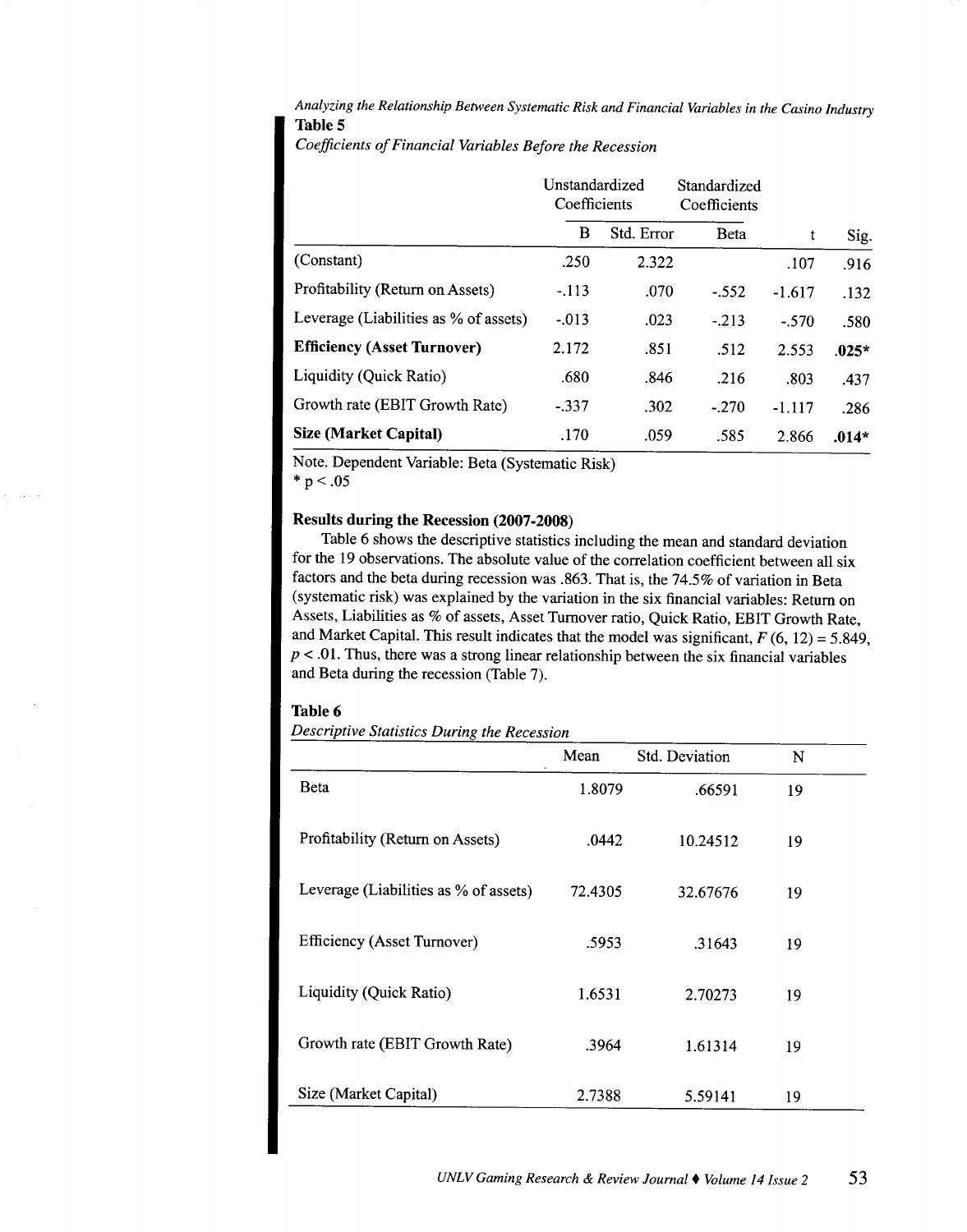| Table 7<br>Model Summary During the Recession |      |          |                            |  |  |  |
|-----------------------------------------------|------|----------|----------------------------|--|--|--|
| Model                                         | R    | R Square | Std. Error of the Estimate |  |  |  |
|                                               | .863 | .745     | .412                       |  |  |  |

Table 8 shows the magnitude of each financial variable related to Beta separately. The positive standardized coefficient ( $\beta$ ) of .573 indicates that there was a statistically significant  $(p < .05)$  linear relationship between a casino company's leverage (measured by liabilities as % of assets) and its systematic risk (measured by Beta). A casino company's size also had a significant effect on its systematic risk ( $\beta$  = .605, t =3.695, p  $<$  0.01). Specifically, for every positive degree increase in Liabilities as % of assets, the predicted Beta will increase by .573; and for every positive degree increase in Market Capital, the predicted Beta will also increase by .605. The other four financial variables turned out to be insignificant (Table 8).

#### **Table 8**

*Coefficients of Financial Variables During the Recession* 

|                                                  | Unstandardized |            | Standardized |         |          |
|--------------------------------------------------|----------------|------------|--------------|---------|----------|
|                                                  | Coefficients   |            | Coefficients |         |          |
|                                                  | B              | Std. Error | <b>B</b> eta | t       | Sig.     |
| (Constant)                                       | .880           | .505       |              | 1.743   | .107     |
| Profitability (Return on Assets)                 | $-.005$        | .016       | $-.081$      | $-.327$ | .750     |
| Leverage (Liabilities as % of assets)            | .012           | .005       | .573         | 2.381   | $.035*$  |
| Efficiency (Asset Turnover)                      | $-.226$        | .436       | $-.107$      | $-.517$ | .614     |
| Liquidity (Quick Ratio)                          | .018           | .051       | .074         | .356    | .728     |
| Growth rate (EBIT Growth Rate)                   | $-.027$        | .098       | $-.066$      | $-.278$ | .785     |
| Size (Market Capital)                            | .072           | .019       | .605         | 3.695   | $.003**$ |
| Note. Dependent Variable: Beta (systematic risk) |                |            |              |         |          |

 $*$  p < .05;  $*$  $*$ p < .01

#### **Discussions & Implications**

Table 9 shows the results of this study as compared to the hypotheses. Firm size is the only financial variable that is significant and positively correlated to Beta both before and during the recession, but this is opposite of the predicted correlation. Previous studies also predicted that firm size would be negatively correlated to Beta (Kim, Ryan, & Ceschini, 2007; Lee and Jang, 2007), however firm size turned out to be positively correlated to Beta in this study. This inconsistent finding could be caused by the fact that gaming companies had expanded too fast with new properties during 2005-2008. Such expansion could lead to the higher competition and the market saturation and, in tum, higher chance of bankruptcy. Consequently, these firms may be subject to high default risk. Further investigation into why this occurred should be conducted in future research.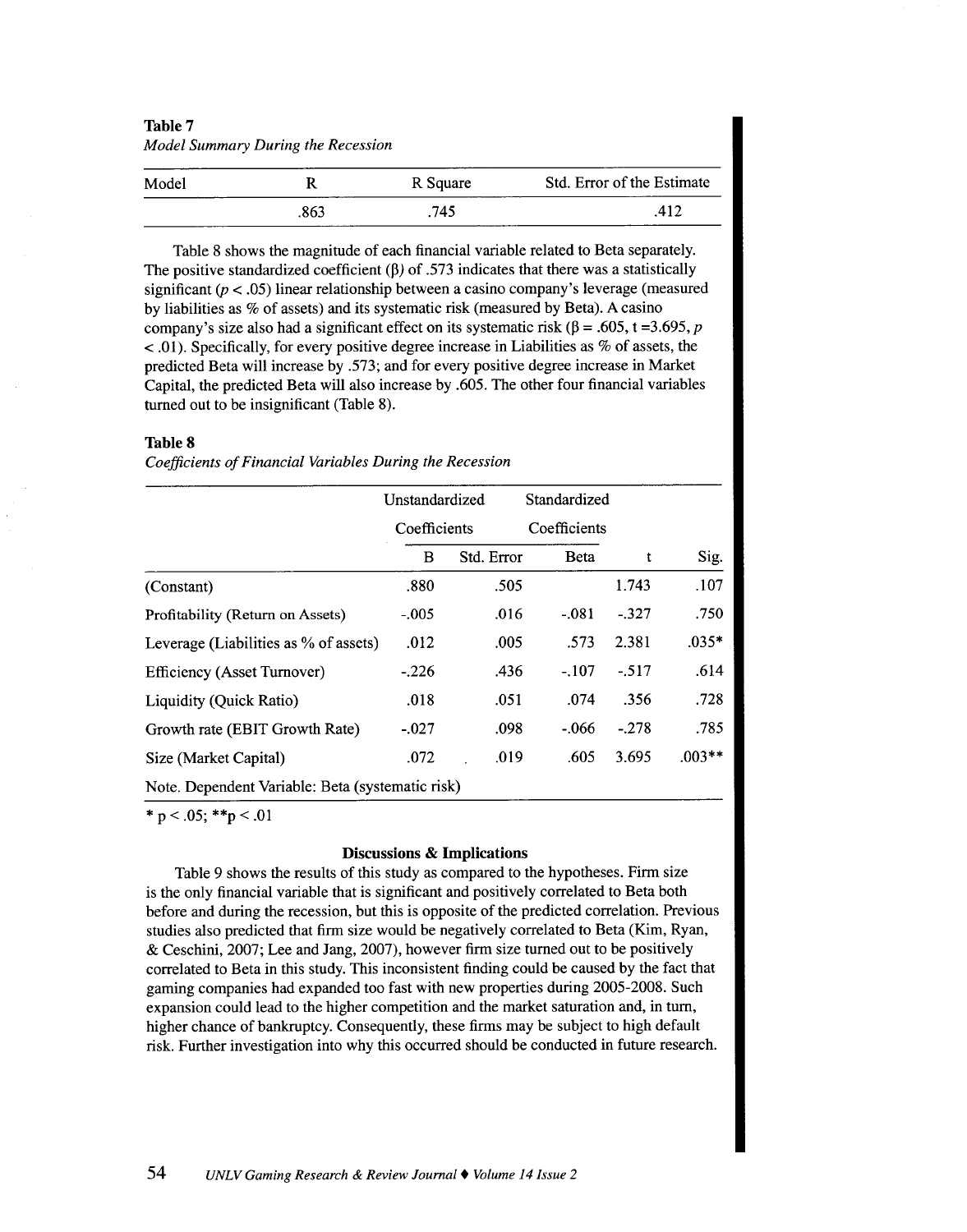*Analyzing the Relationship Between Systematic Risk and Financial Variables in the Casino Industry*  **Table 9** 

*Hypotheses results* 

|                | Financial ratio             | <b>Predicted</b> | <b>Results-</b> | <b>Results -</b>                         |
|----------------|-----------------------------|------------------|-----------------|------------------------------------------|
|                |                             | Correlation      |                 | <b>Before Recession During Recession</b> |
| H1             | Return on Assets            | Negative         | Negative        | Negative                                 |
| H <sub>2</sub> | Liabilities as % of Assets  | Positive         | Negative        | Positive*                                |
| H <sub>3</sub> | <b>Assets Turnover Rate</b> | Negative         | Positive*       | Negative                                 |
| H4             | Quick Ratio                 | Positive         | Positive        | Positive                                 |
| H <sub>5</sub> | <b>EBIT Growth Rate</b>     | Positive         | Negative        | Negative                                 |
| H <sub>6</sub> | Market Capital              | Negative         | Positive*       | Positive**                               |
|                | $*_{B} > 0$ 5. ** $> 01$    |                  |                 |                                          |

 $p < 0.05$ ;  $*_{p} < 0.01$ 

Asset turnover was found to be a significant determinant of Beta before the recession of 2007 which is consistent with Gu and Kim's findings (1998). However, this study found that Asset turnover is positively correlated to Beta before the recession. Asset turnover was found to be negatively correlated to beta during the recession but was not statistically significant. This result shows during non-recession times the higher the asset turnover, the higher the risk. Gu and Kim (1998) postulated that the negative correlation between assets turnover ratio and beta indicate efficient assets management can lead to a lower systematic risk for gaming companies. The inconsistent result found in this study implies that although gaming companies had achieved high assets efficiency before the recession, it was not vital enough to reduce the companies' systematic risk. One of the reasons could be the fast expansion of gaming capacity in a saturated market during 2005-2006. The implication for gaming companies is that financial managers should control not only asset turnover ratio (which is related to operating activities), but also other ratios related to financing and investing activities.

Liabilities (as a percentage of assets) was not found to be significant before the recession, but was found to be significant and positively correlated during the recession. This finding is consistent with previous studies which posited that higher leverage leads to higher risk because shareholders have more risk since there is more debt which needs to be paid before they get paid. It is also consistent with Gu's study (1993) which suggests hospitality firms are sensitive to economic downturn. It would be critical for the gaming companies to manage debt and reduce the financial risk associated with it, especially during the recession.

Other financial variables (i.e., Quick ratio, Return on assets, and EBIT growth rate) turned out to be insignificant determinants of Beta during both the non-recessionary and recessionary periods (Table 9). The insignificant relationship between quick ratio and beta is not consistent with finding in a Borde's study (1998): if the available resources are not being invested in assets which can generate higher returns than cash, beta could increase. Thus, the gaming companies should realize that excess liquidity may not always infer that resources are being imprudently invested.

The insignificant relationship between return on assets and a firm's beta could be attributed to the relatively high fixed assets that are common in the gaming industry. A gaming firm cannot easily adjust its assets in the short run; thus as the company's earning decreases, the return on assets will decrease. The decreased return on assets of a gaming company may not increase the investors' perceived risk because if the gaming company needs to liquidate, its high fixed assets will cover their investments.

The relationship between EBIT growth and beta was also found to be insignificant. This means that investors do not correlate a gaming company's growth with its risk.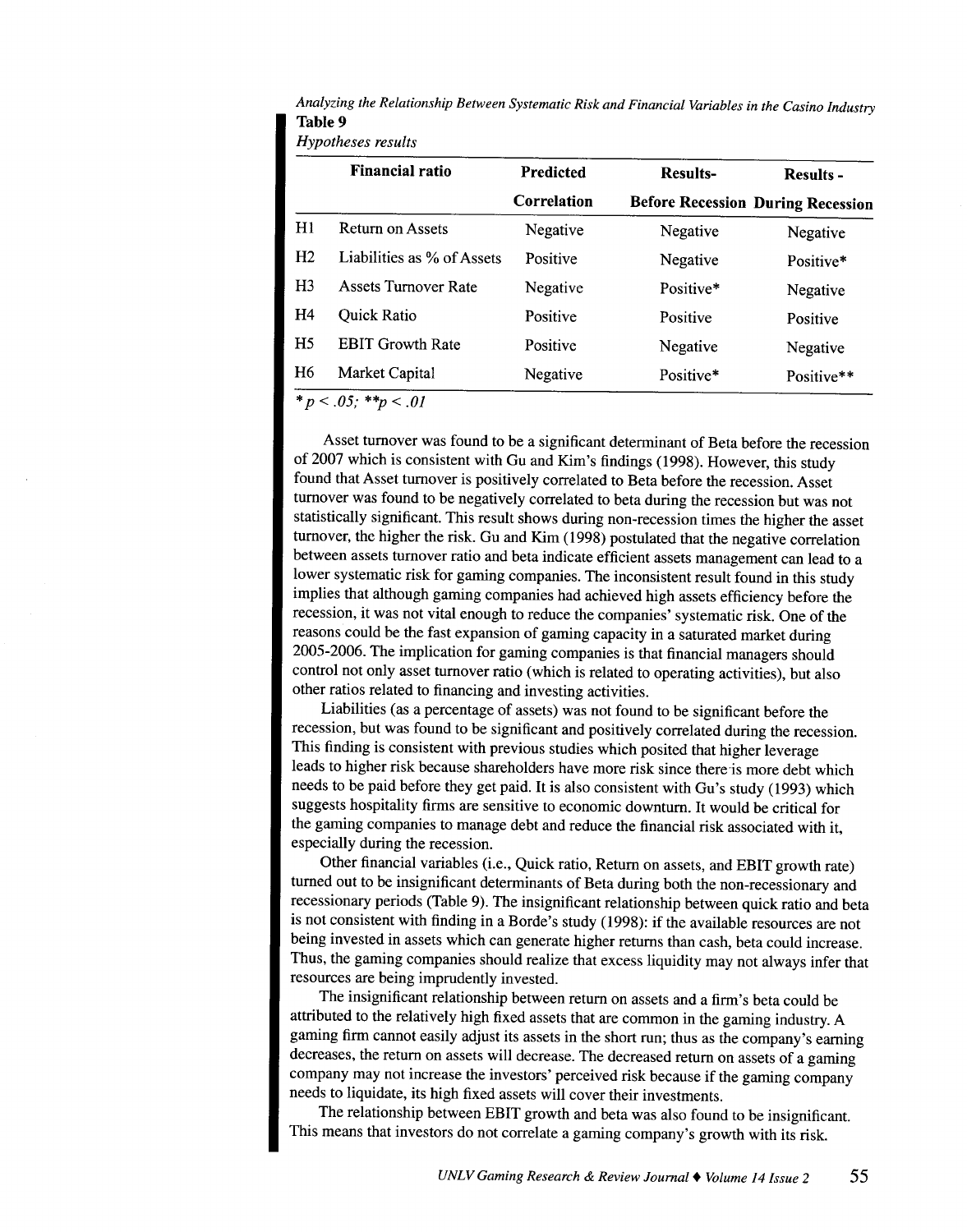Growth is common in the gaming industry with the increase of legalized gaming in the US and internationally; therefore, the gaming investors may not be as concerned as those in other industries.

# **Limitations and Future Research**

The major limitations of this study are the number of years and the sample size. Both of these are out of the control of the researchers. The current recession has only just started and the most recent information has been sampled. This study could be done again with adding more years prior to the recession and averaging those. This study could also be extended to include more years and to include a dummy variable for before, during, and after recession and not run the data as sub samples but as a complete sample set.

The sample size is also a concern, but as noted above this is a concern with all gaming studies that has been conducted. Since there are only a limited number of publicly traded gaming companies, there is only so much data. By increasing the number of years used and not averaging the years, more companies can be included. The downside of this is that more companies may be included in some years than others, and the factors that tum out to be significant may be due to some companies coming in, dropping out, or merging rather than due to the companies' financial factors that are being evaluated. This study could also be extended once the recession has ended and a couple years have passed to explore both what the full effect of the recession was and what gaming companies did after the recession.

### **References**

- American Gaming Association. (2009). Gaming Revenue: 10-Year Trends. Retrieved August 18, 2009, http://www.americangaming.org/Industry/factsheets/statistics detail.cfv?id=8
- Belsley, D. A., Kuh, E., & Welsch, R. E. (1980). *Regression diagnostics: Identifying influential data and sources of collinearity.* New York: John Wiley & Sons.
- Borde, S. (1998). Risk diversity across restaurants. *Cornell Hotel* & *Restaurant Quarterly, 4,* 64-69.
- Gu, Z. (1993). Debt use and profitability: A reality check for the restaurant industry. *Journal of Foodservice Systems,* 7, 135-147.
- Gu, Z., & Kim, H. (1998). Casino firms' risk features and their beta determinants. *Progress in Tourism and Hospitality Research, 4,* 357-365.
- Hair, J. F., Black, W. C., Babin, B. J., Anderson, R. E., & Tatham, R. L. (2006). *Multivariate data analysis.* Upper Saddle River, NJ: Prentice Hall.
- Huo, Y., & Kwansa, F. (1994). Effect of operating and financing leverage on firm's risk. Journal of the International Academy of Hospitality Research, 8, 1-17.
- Kim, W. G., Ryan, B., & Ceschini, S. (2007). Factors affecting systematic risk in the US restaurant industry. *Tourism Economics, 13(2),* 197-208.
- Lee, J., & Jang, S. (2007). The systematic-risk determinants of the US airline industry. *Tourism Management, 28,* 434-442.
- Litner, J. (1965). Security prices, risk and maximal gains from diversification. *Journal of Finance, 20(4),* 587-615.
- Logue, L., & Merville, J. (1972). Financial policy and market expectations, *Financial Management, 1(3),* 37-44.
- National Bureau of Economic Research. Business Cycle Dating Committee. (2008). *Determination of the December 2007 Peak in Economic Activity.* Retrieved August 19, 2009 from http://www.nber.org/cycles/dec2008.html
- Norusis, M. J. (2005). *SPSS 14.0 statistic procedure companion.* Upper Saddle River, NJ: Prentice Hall.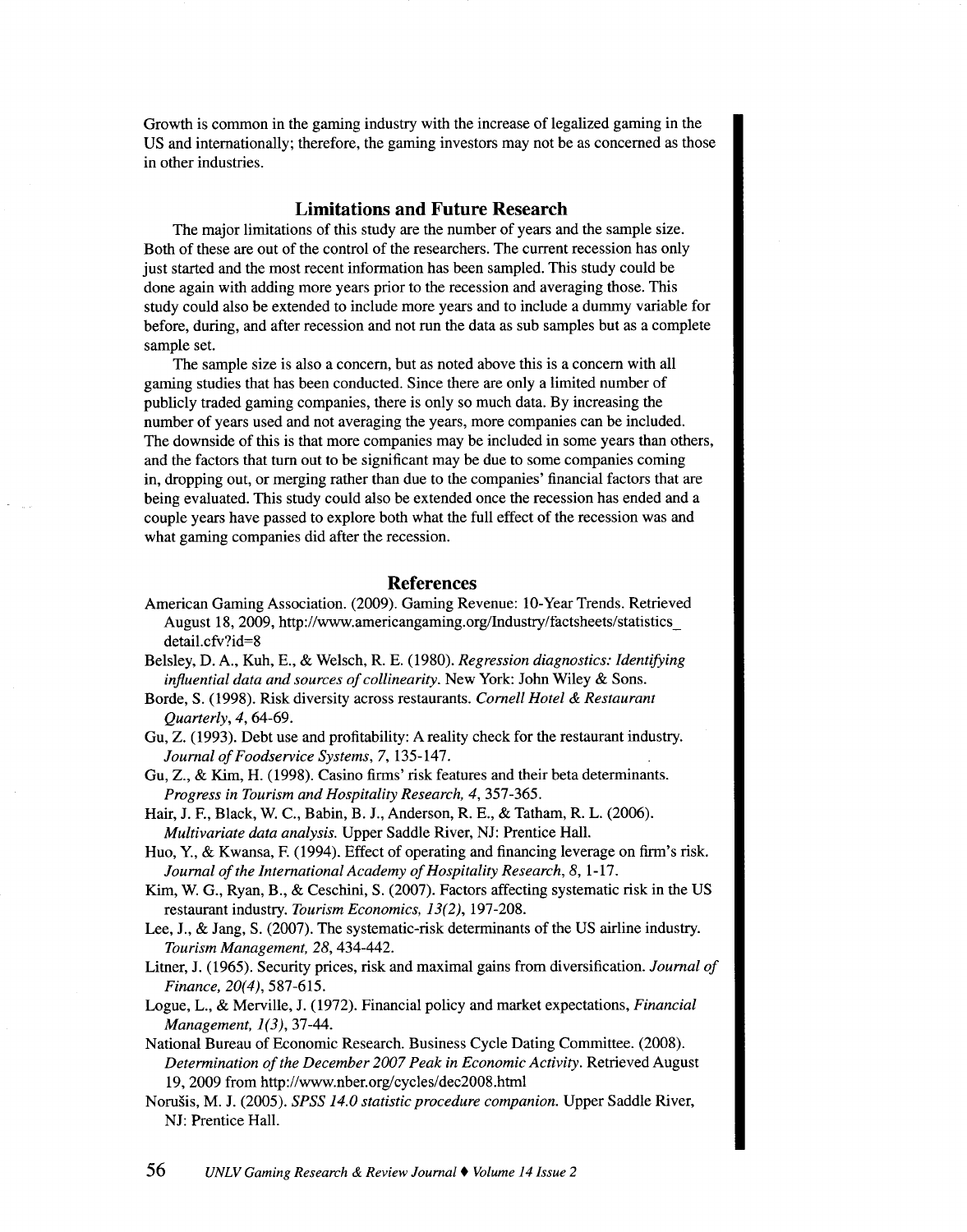*Analyzing the Relationship Between Systematic Risk and Financial Variables in the Casino Industry*  Sharpe, W. F. (1963). A simplified model of portfolio analysis. *Management Science, 9(2),*  277-293.

Sharpe, W. F. (1964). Capital asset prices: A theory of market equilibrium under conditions of risk. *Journal of Finance, 19(3),* 425-442.

Tabachnick, B. G., & Fidell, L. S. (2007). *Using multivariate statistics.* Boston, MA: Pearson Education.

Article submitted: 8/2/10 Sent to peer review: 8/3/10 Reviewer comments sent to author: 8/30/10 Author's revisions received: 9/9110 Article accepted for publication: 9/9110

#### **Appendix: List of companies used**

Ameristar Casinos, Inc. Archon Corporation Boyd Gaming Corporation Century Casinos Inc. Dover Downs Gaming & Entertainment Empire Resorts, Inc. Global Casinos, Inc. Isle Of Capri Casinos, Inc. Las Vegas Sands Corporation **MGM** Mirage Monarch Casino & Resort, Inc. MTR Gaming Group, Inc. Nevada Gold & Casinos, Inc. Penn National Gaming, Inc. Pinnacle Entertainment, Inc. Riviera Holding Corporation Trans World Corporation Trump Entertainment Resorts Wynn Resorts Limited